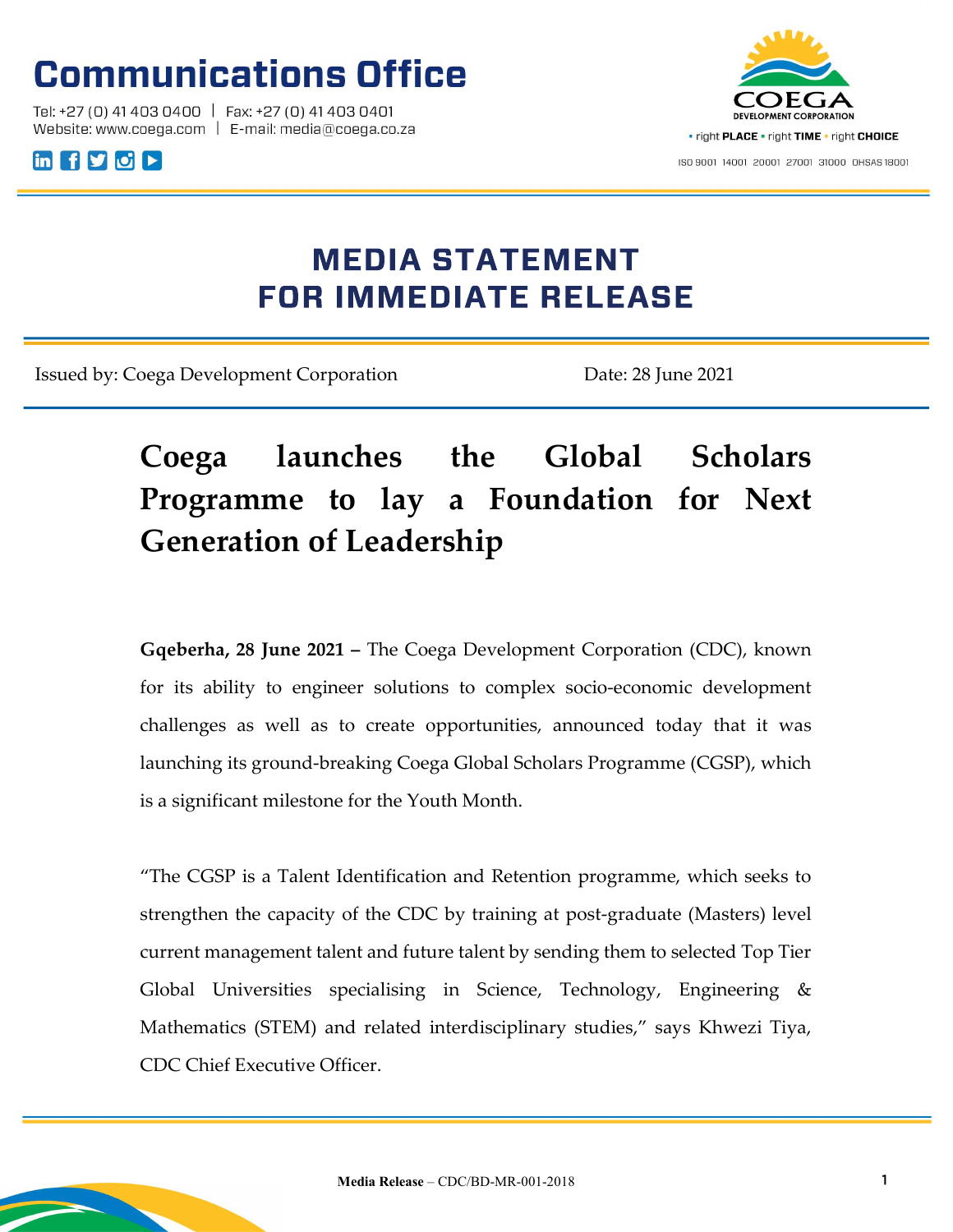The concept of the Coega Global Scholars Programme emanates with the idea of progressively building a valuable, unique and fresh talent pool that will enable the realisation of a sustainable competitive advantage and create stakeholder value.

The programme is in line with the CDC's vision to be the leading catalyst for championing of socio-economic development. The programme seeks to contribute towards socio-economic transformation, organisational and national capacity as the benefits will not only be realised by the CDC, but by all institutions that continue to enjoy the CDC's expertise and support.

According to Ms. Zola Ngoma, CDC Unit Head: Human Resources, the programme will be executed over a period of five years, with intakes for Masterslevel qualifications which tend to have an average duration of two (2) years. In addition, highly-rated Asian and European Universities have been identified, with a target of thirty (30) candidates, comprising of a 60/40 split between internal and external candidates, respectively.

"The programme is designed to ensure sustainable gender representation and organisational transformation. Thus, it seeks to ensure a 60% participation for women in the programme," elaborates Ms. Ngoma.

"As we celebrate this significant milestone, we hope that the Coega Global Scholars programme addresses and mitigates the skills gap that may arise in the future and develop the next generation of leaders. Furthermore, we hope this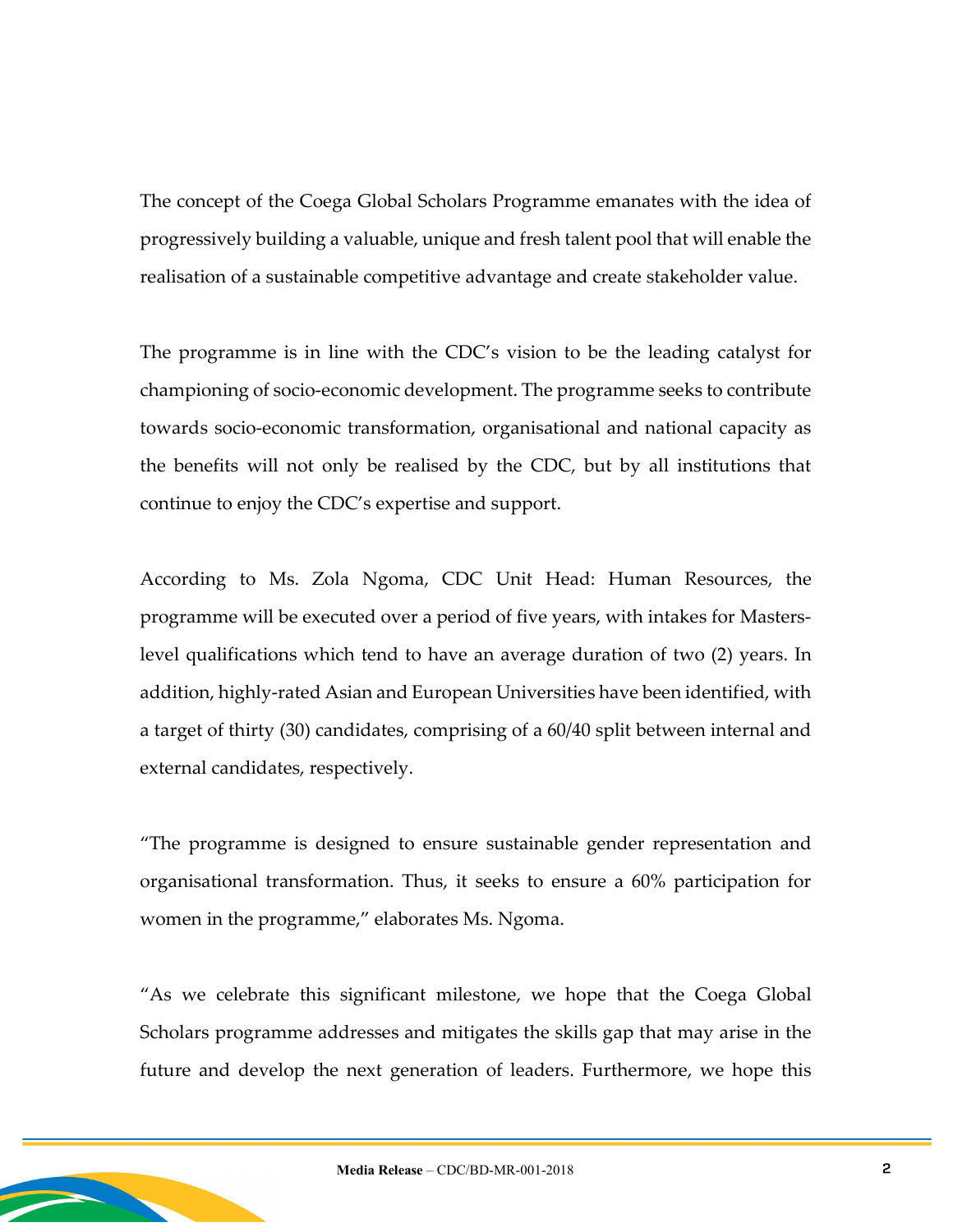programme will improve the organisations' competitiveness and also enhance the CDC's capability to be a world-class infrastructure, real assets management and related investment services company", concluded CDC CEO, Mr Khwezi Tiya.

### **Ends**

### (355 words)

## NOTE TO EDITOR

List of selected universities:

#### Asia

- Tsinghua University (People's Republic of China)
- Harbin Institute of Technology (People's Republic of China)
- Shanghai Jiao Tong University People's Republic of China)
- Zhejiang University (People's Republic of China)
- University of Science & Technology of China (People's Republic of China)
- University of Tokyo (Japan)
- Tokyo Institute of Technology (Japan)
- Seoul National University (Republic of Korea)
- Korea Advanced Institute of Science & Technology (KAIST) (Republic of Korea)

#### Europe

- Lomonosov Moscow State University (Russian Federation)
- Norwegian University of Science and Technology (Kingdom of Norway)
- ETH Zurich (Swiss Federal Institute of Technology Zurich) (The Swiss Confederation)
- EPFL (Swiss Federal Institute of Technology Lausanne) (The Swiss Confederation)
- RWTH Aachen University (Federal Republic of Germany)
- Technical University of Munich (Federal Republic of Germany)
- Technical University of Darmstadt (Federal Republic of Germany)